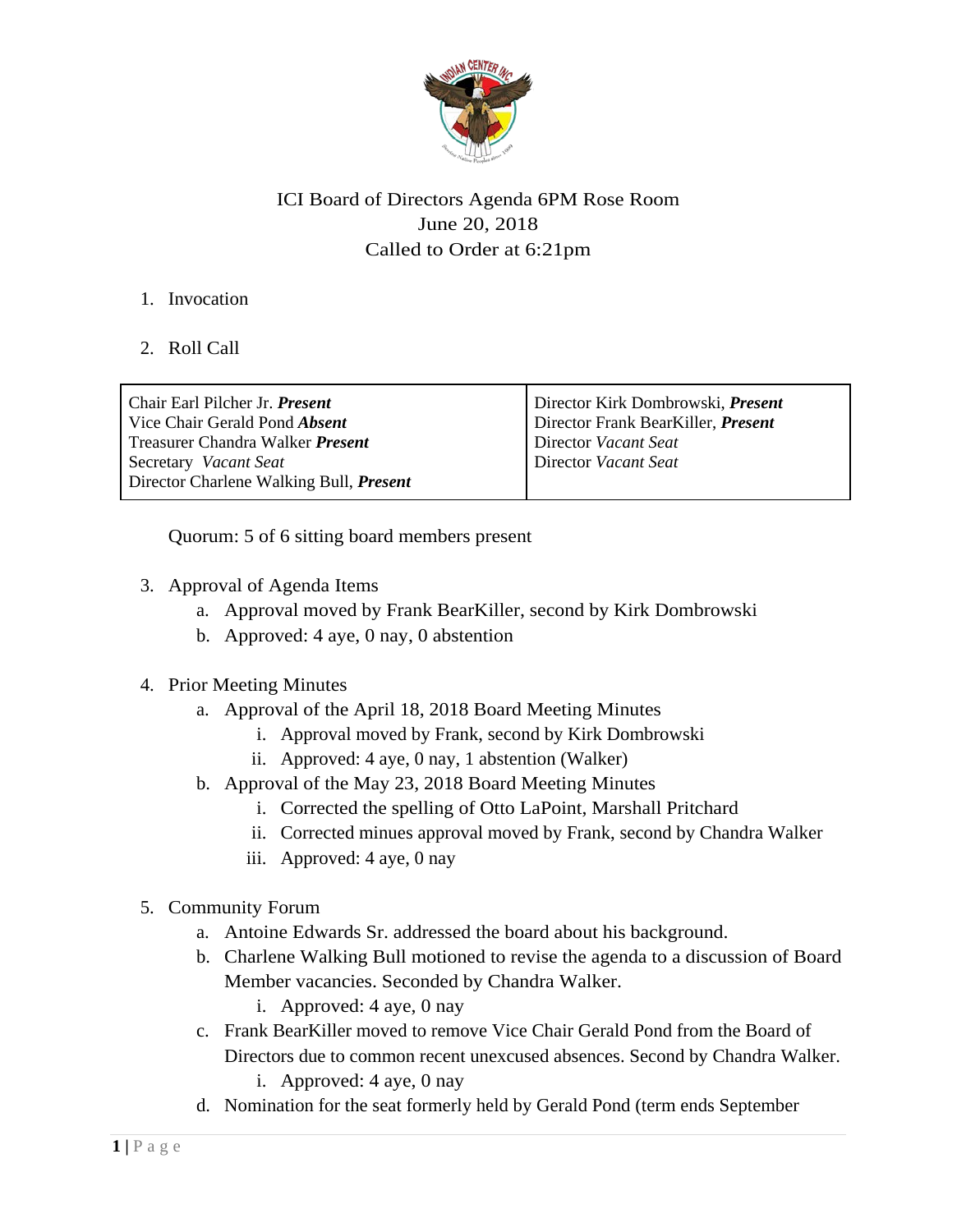

2020)

- i. Motion by Kirk Dombrowski nominating Georgiana Lee for this Board Seat. Seconded by Frank BearKiller.
- ii. Elected: 4 aye, 0 nay
- e. Nomination for the seat formerly held by Wayne Svaboda (term ends September 2019)
	- i. Motion by Frank BearKiller nominating Antoine Edwards for this Board Seat. Seconded by Charlene Walking Bull.
	- ii. Elected: 4 aye, 0 nay
- f. Nominations for the seat formerly held by Joe Rosseau (term ends September 2019)
	- i. Motion by Frank BearKiller nominating Marshall Pritchard for this Board Seat. Seconded by Kirk Dombrowski.
	- ii. Elected: 4 aye, 0 nay
- g. Nominations for the seat formerly held by Bennie Shobe (term ends September 2018)
	- i. (left vacant)
	- ii. Decision to fill vacancies on the Executive Committee seats was postponed to the next meeting.
- 6. Program Reports:
	- a. CSFG--Sara Zimmer
	- b. WIOA--Joe Bad Moccasin, Jr
	- c. Native Connections for Youth--Rose Springer
	- d. Finance--Angel Ross
		- i. Kirk Dombrowski moved that the Board meet at a special Budget Meeting on June 27, 2018 at 6pm at the Indian Center. Second by Frank BearKiller.
		- ii. Approved: 4 aye; 0 nay
	- e. Executive Director--Barry Walker
		- i. Reported on Systems of Care vacating offices
		- ii. Letter from County Attorney regarding reporting on Community Health Endowment Telehealth Grant
		- iii. Discussion of NE Probation/Parole grant program for reporting and verification contracting
		- iv. PowWow report August 10-12